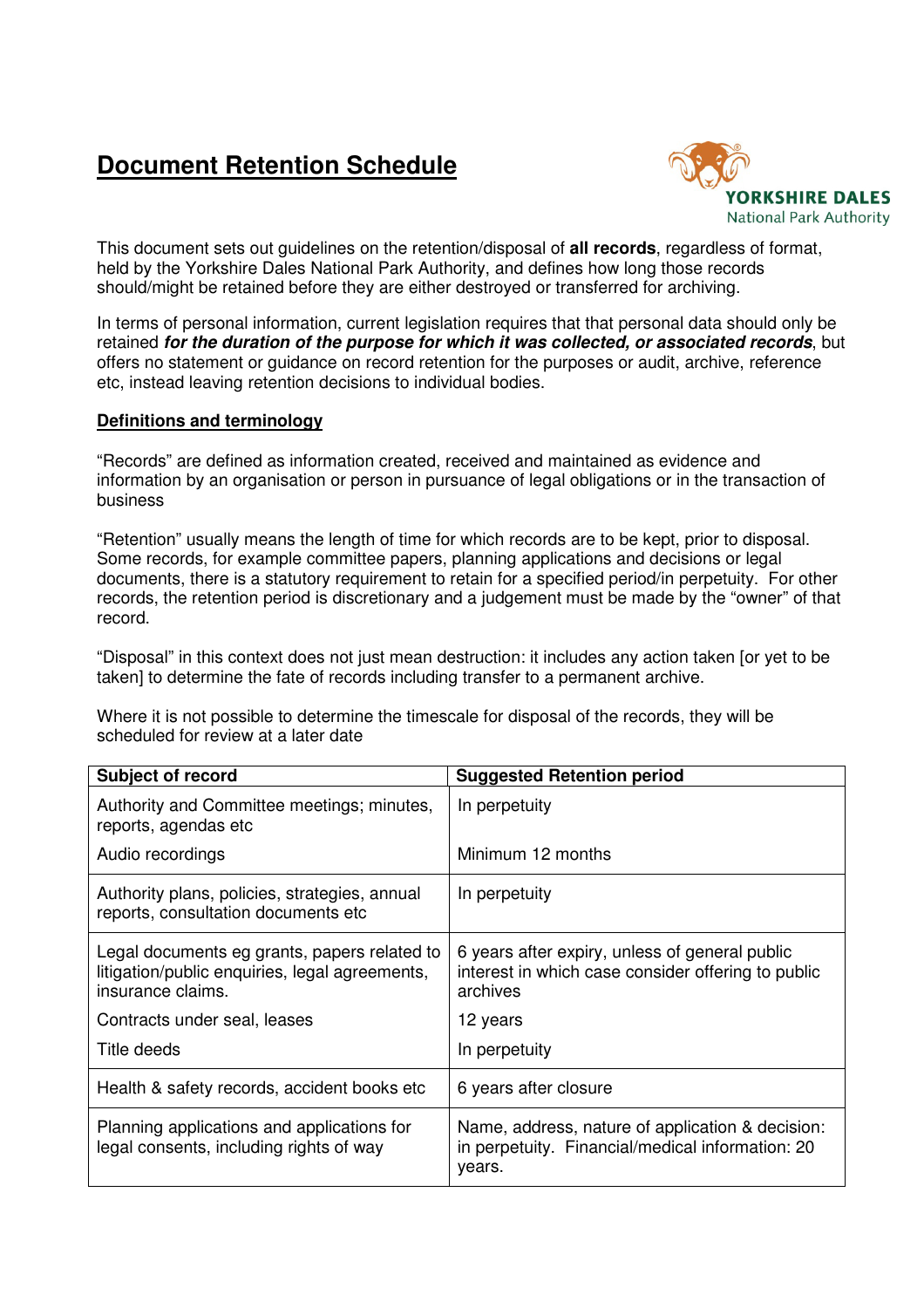| Enforcement cases etc                                                                                                                              | Name, address, summary of case and outcome:<br>in perpetuity. Other information: 20 years.                                                         |
|----------------------------------------------------------------------------------------------------------------------------------------------------|----------------------------------------------------------------------------------------------------------------------------------------------------|
| Staff records                                                                                                                                      | 6 years after leaving service [except for pensions<br>information, which is kept separately and retained for the lifetime of<br>the person]        |
| CRB check results, unsuccessful job<br>applications                                                                                                | 6 months                                                                                                                                           |
| <b>Details of Volunteers</b>                                                                                                                       | 6 years after ceasing to be a Volunteer                                                                                                            |
| Information re Authority Members                                                                                                                   | 6 years after Membership ceases, apart from<br>name, contact details, and record of service on<br>the Authority, which will be kept in perpetuity. |
| Members' Register of Interests record                                                                                                              | 12 months after ceasing to be a Member [unless]<br>outstanding complaint against him/her]                                                          |
| Personal Information re any other individuals<br>with whom we have financial dealings<br>(including recipients of grants and other<br>assistance). | 6 years after payments cease.                                                                                                                      |
| Complaints, Ombudsman references and<br>allegations of breach of the code of conduct.                                                              | 6 years after final reply to complainant.                                                                                                          |
| Personal details of Individuals relevant to<br>Dales history, culture etc.                                                                         | In perpetuity, subject to the consent of the<br>individual, and Dales Countryside Museum (DCM)<br>policies on collecting.                          |
| Historic Environment Record, publicly<br>accessible registers, documents relating to<br>listed buildings, conservation areas                       | In perpetuity                                                                                                                                      |
| Events publicity mailing                                                                                                                           | 2 years from the event                                                                                                                             |
| <b>Education enquiries</b>                                                                                                                         | 6 months                                                                                                                                           |
| Education / outreach / events group visits                                                                                                         | 6 years from the event                                                                                                                             |
| Evaluation / leaders report form                                                                                                                   | 1 year from the event unless accident information<br>recorded, in which case 6 years                                                               |
| Contact details of group organisers                                                                                                                | 2 years from last event                                                                                                                            |
|                                                                                                                                                    |                                                                                                                                                    |
| Accounting/finance:                                                                                                                                | In perpetuity                                                                                                                                      |
| Financial Ledgers, Pension Records                                                                                                                 |                                                                                                                                                    |
| Payroll information including amendment<br>sheets, timesheets and copies of P60s                                                                   | 7 years                                                                                                                                            |
| All other financial records including VAT<br>records, insurance files and contracts                                                                | 6 years                                                                                                                                            |